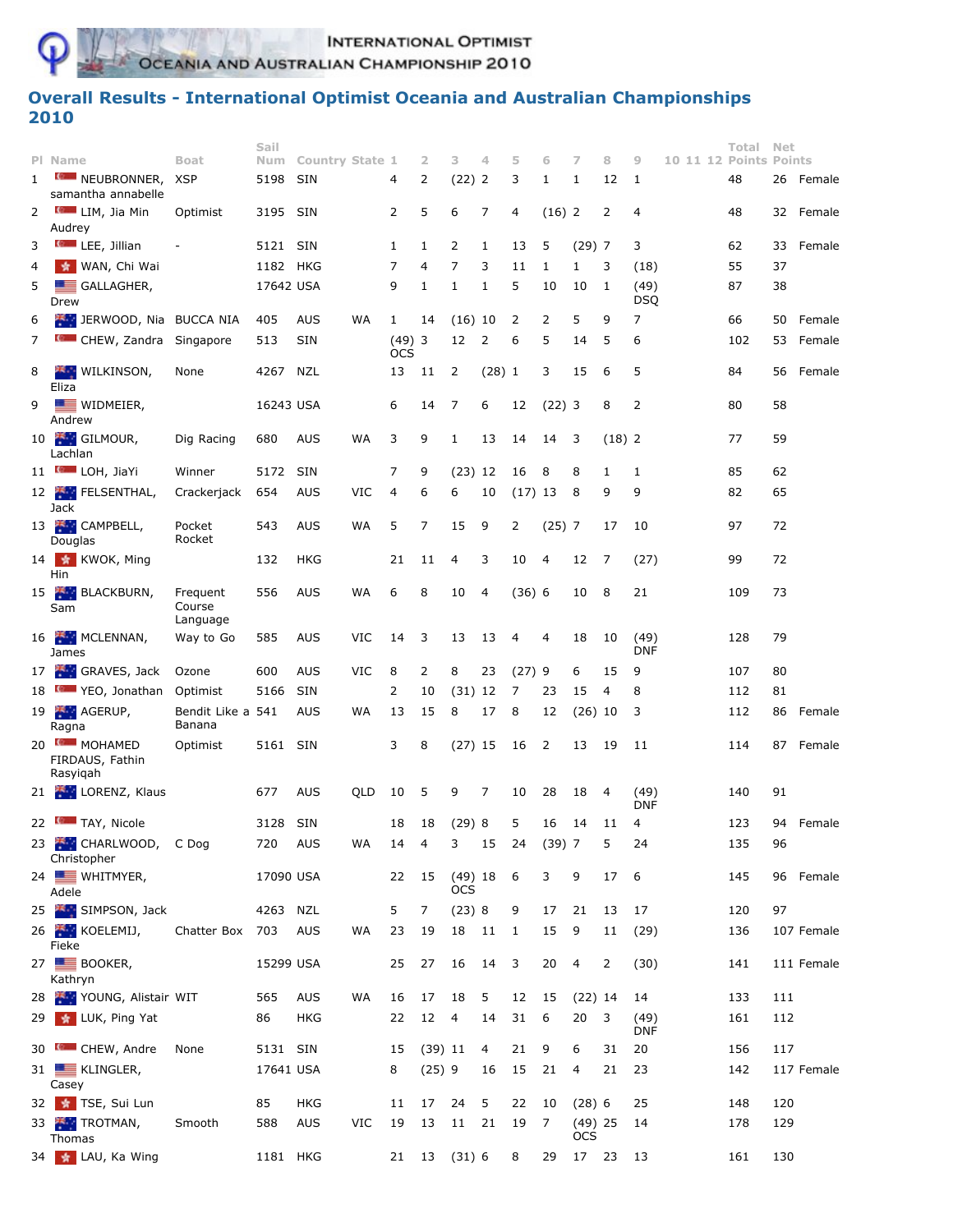|             | 35 CROSSMAN,<br><b>Brodie</b>                    | Jet                             | 372       | <b>AUS</b> | <b>NSW</b>           | 18                      | 16        | 12                   | 26        | 11                      | 21        | 11               | 19          | (49)<br><b>DNF</b> | 183 | 134        |
|-------------|--------------------------------------------------|---------------------------------|-----------|------------|----------------------|-------------------------|-----------|----------------------|-----------|-------------------------|-----------|------------------|-------------|--------------------|-----|------------|
|             | 36 GARBER, Ben                                   |                                 | 15608 USA |            |                      | 15                      | 12        | 3                    | 25        | 21                      | 31        | 5                | 23          | (49)<br>DNF        | 184 | 135        |
|             | 37 MOHAMED<br>FIRDAUS, Fathin<br>Rasyigin        | Optimist                        | 5165 SIN  |            |                      | 28                      | 20        | 35                   | 16        | 7                       | 12        | $\overline{2}$   | $(37)$ 16   |                    | 173 | 136 Female |
|             | 38 GOWANS,<br>Tyrone                             | Tyrone's Tub 444                |           | <b>AUS</b> | VIC                  | 26                      | 6         | 20                   | 19        | 17                      | 19        | $(30)$ 20        |             | 12                 | 169 | 139        |
|             | 39 GOODWIN,<br>Abby                              |                                 | 4362      | NZL        |                      | 17                      | 21        | 5                    | $(31)$ 24 |                         | 8         | 25               | 22          | 20                 | 173 | 142 Female |
|             | 40 TOWNSEND<br>ARELLANO, Carolina                | Miss Mercury 529                |           | <b>AUS</b> | WA                   | 19                      | 28        | 21                   | 11        | 23                      | $(35)$ 23 |                  | 12          | 5                  | 177 | 142 Female |
|             | 41 ABBOTT, Jack                                  | Jacka                           | 610       | <b>AUS</b> | VIC                  | 9                       | 16        | 15                   | 32        | $(49)$ 26<br>OCS        |           | 12               | 24          | 12                 | 195 | 146        |
|             | 42 GIUDICE, Max                                  | <b>BACK IN</b><br><b>ACTION</b> | 298       | <b>AUS</b> | WA                   | 28                      | 26        | 13                   | 19        | 18                      | 11        | 17               | 26          | (33)               | 191 | 158        |
|             | 43 PHILIP, Anna                                  | Goanna                          | 564       | <b>AUS</b> | VIC                  | 17                      | 20        | 27                   | 24        | $(49)$ 33<br><b>OCS</b> |           | 13               | 13          | 13                 | 209 | 160        |
|             | 44 HAYNES,<br>Mason                              | Full Throttle                   | 497       | <b>AUS</b> | WA                   | 25                      | 22        | 19                   | 20        | 15                      | 40        | $(49)$ 15<br>ocs |             | 7                  | 212 | 163        |
|             | 45 HITCHEN-HAW, Opty-Mystic 211<br>Melissa       |                                 |           | <b>AUS</b> | VIC                  | $(49)$ 10<br><b>OCS</b> |           | 24                   | 20        | 29                      | 24        | 16               | 18          | 26                 | 216 | 167 Female |
|             | 46 AGERUP, Maia Winner Twin 702                  |                                 |           | <b>AUS</b> | WA                   | 11                      | $(34)$ 14 |                      | 17        | 28                      | 29        | 29               | 26          | 17                 | 205 | 171 Female |
|             | 47 * CHAN, Man Kit                               |                                 | 1180      | <b>HKG</b> |                      | $(42)$ 27               |           | 33                   | 36        | 23                      | 13        | 16               | 16          | 8                  | 214 | 172        |
|             | 48 BLAAUW,<br>Thomas                             | Tadpole                         | 336       | <b>AUS</b> | WA                   | 27                      | 22        | 20                   | 18        | 18                      | 27        | $(34)$ 25        |             | 15                 | 206 | 172        |
|             | 49 * KIKABHOY,<br>Rafeek                         |                                 | 131       | <b>HKG</b> |                      | 33                      | 24        | 5                    | 30        | 19                      | 17        | 31               | 22          | (49)<br><b>DNF</b> | 230 | 181        |
|             | $50$ $\blacksquare$ HAINES,<br>Sophie            |                                 | 714       | <b>UAE</b> |                      | 16                      | $(39)$ 32 |                      | 35        | 36                      | 18        | 20               | 14          | 19                 | 229 | 190 Female |
|             | 51 HANNAH, Sam SWIFT                             |                                 | 614       | <b>AUS</b> | VIC                  | $(36)$ 23               |           | 19                   | 22        | 20                      | 35        | 33               | 24          | 16                 | 228 | 192        |
|             | 52 DREW,                                         | Cruise<br>Control               | 286       | <b>AUS</b> | WA                   | $(37)$ 26               |           | 25                   | 34        | 14                      | 25        | 30               | 28          | 11                 | 230 | 193        |
|             | Brendan                                          |                                 | 11918 GER |            |                      | 30                      | 19        | 26                   | 26        | 26                      |           |                  | 30          | 10                 | 227 | 195        |
| 53 <b>I</b> | BAUER, Mats                                      | Opus Light                      |           |            |                      |                         |           |                      |           |                         | $(32)$ 28 |                  |             |                    |     |            |
|             | 54 GOWANS,<br>Rhett                              | Rhett's Rig                     | 700       | <b>AUS</b> | VIC                  | 26                      | 21        | 17                   | 25        | 33                      | $(38)$ 35 |                  | 27          | 21                 | 243 | 205        |
|             | 55 <b>AM</b><br>O'CONNELL,<br>Zac                | CHAMELEON                       | 676       | <b>AUS</b> | <b>VIC</b>           | 12                      | 24        | 14                   | 35        | 26                      | 37        | $(49)$ 27<br>ocs |             | 31                 | 255 | 206        |
|             | 56 O'CONNELL,<br>Kyle                            | Mischief                        | 615       | <b>AUS</b> | QLD                  | 34                      | 18        | $(37)$ 37            |           | 9                       | 34        | 21               | 34          | 25                 | 249 | 212        |
|             | 57 WYATT, Charlie Pegasus                        |                                 | 515 AUS   |            | QLD 10 30 25 (42) 32 |                         |           |                      |           |                         |           |                  | 38 41 20 18 |                    | 256 | 214        |
|             | 58 K. CALLINICOS,<br>Anna                        |                                 | 4205 NZL  |            |                      | 24                      | 33        | 10                   | 28        | 27                      | 40        | 24               | 32          | (49)<br>DNF        | 267 | 218 Female |
|             | 59 RIZIKA, Jake                                  |                                 | 17115 USA |            |                      | 29                      | 23        | 22                   | - 9       | $(49)$ 36<br><b>OCS</b> |           | 22               | 31          | 49<br>DNF          | 270 | 221        |
|             | 60 <b>*</b> VACHHA,<br>Rohinton Ariez            | STA of Hong 134<br>Kong         |           | HKG        |                      | 23                      | 29        | (49)30<br><b>OCS</b> |           | 30                      | 23        | 27               | 16          | 49<br><b>DNF</b>   | 276 | 227        |
|             | 61 VAUGHAN,<br>Luke                              | The<br>Interceptor              | 575       | <b>AUS</b> | VIC                  | 27                      | 25        | 28                   | 33        | 28                      | 34        | $(40)$ 29        |             | 24                 | 268 | 228        |
|             | 62 ROBINSON,<br>Stacey                           | tiger                           | 449       | <b>AUS</b> | VIC                  | 36                      | 34        | 34                   | 22        | 20                      | 28        | 25               | 30          | (49)<br><b>DNF</b> | 278 | 229        |
|             | 63 GALLOWAY,<br>Fergus                           | A Grub In A 346<br>Tub          |           | <b>AUS</b> | QLD                  | $(49)$ 29<br><b>DNF</b> |           | 28                   | 40        | 13                      | 26        | 36               | 28          | 34                 | 283 | 234        |
|             | 64 <b>Example 20 LIDGETT, Tom Tom Tom Go 568</b> |                                 |           | <b>AUS</b> | VIC                  | 24                      | 28        | 40                   | 24        | $(49)$ 36<br><b>OCS</b> |           | 24               | 36          | 23                 | 284 | 235        |
|             | 65   KENNEDY,<br>Mitchell                        | nil                             | 715       | <b>UAE</b> |                      | 29                      | 33        | 36                   | 39        | 25                      | 19        | 26               | 29          | (49)<br>DNF        | 285 | 236        |
|             | 66 WINSTON-<br>SMITH, Xavier                     | The X Factor 641                |           | <b>AUS</b> | NSW                  | 20                      | 37        | 21                   | 38        | 30                      | 37        | 33               | 21          | (49)<br><b>DNF</b> | 286 | 237        |
|             | 67 DANKS, Sam                                    | bluey                           | 484       | <b>AUS</b> | VIC                  | $(49)$ 30<br>OCS        |           | 29                   | 29        | 22                      | 30        | 36               | 32          | 35                 | 292 | 243        |
|             | 68 TAMES, Caitlin How Sweet It 733               | Is                              |           | <b>AUS</b> | <b>NSW</b>           | 39                      | 42        | 30                   | 29        | $(49)$ 11<br><b>DNF</b> |           | 11               | 35          | 49<br>DNF          | 295 | 246 Female |
|             | 69 TENNENT, Sam Freebird                         |                                 | 646       | <b>AUS</b> | WA                   | 35                      | $(40)$ 26 |                      | 32        | 35                      | 27        | 32               | 40          | 19                 | 286 | 246        |
|             | HARTNETT,<br>70 <b>Fig. 1</b><br>Ben             | Coyote                          | 506       | <b>AUS</b> | VIC                  | 32                      | 31        | -35                  | $(41)$ 31 |                         | 24        | 32               | 41          | 22                 | 289 | 248        |
|             | 71 $\Box$ CUNICH,                                |                                 | 719       | <b>UAE</b> |                      | 20                      | 41        | 17                   | 33        | 29                      | $(42)$ 40 |                  | 33          | 37                 | 292 | 250        |